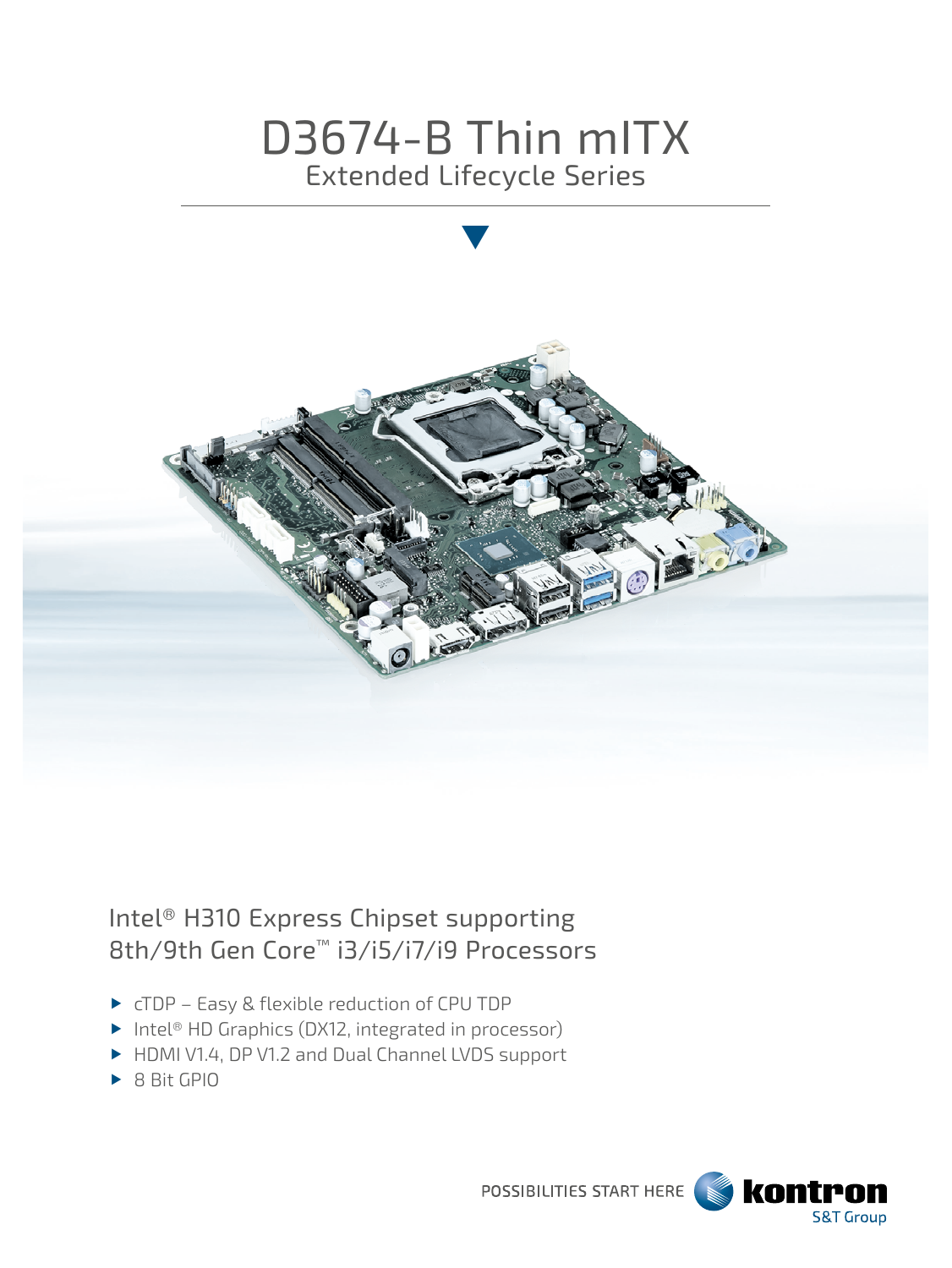#### D3674-B Thin mITX Extended Lifecycle Series

The Extended Lifecycle Motherboard D3674-B Thin mITX provides highest performance and functionality for demanding requirements on a small and ultra thin form factor. It supports the Intel® Core™ i9/i7/i5/i3 – (8th/9th Gen) processor series as well as

the Intel® Pentium®/Intel® Celeron® processor series. Despite the limited space on this motherboard, the D3674-B is equipped with connectors for HDMI V1.4, Display Port V1.2, Dual Channel LVDS, LAN and 9x USB (2.0 and 3.1 Gen1).

#### PRODUCT HIGHLIGHTS  $\blacktriangleright$

- Intel® 8th/9th Gen Core™ i processor series
- DDR4 2666 SDRAM memory capacity up to 32GB
- ▶ cTDP Easy & flexible reduction of CPU TDP
- ▶ Intel<sup>®</sup> HD Graphics (DX12, integrated in processor)
- HDMI V1.4, DP V1.2 and Dual Channel LVDS support
- ▶ 8 Bit GPIO & multichannel Audio onboard
- ▶ USB 2.0 and USB 3.1 Gen1 onboard
- ▶ Onboard support for M.2 SSD (PCIe x4 based M.2 2280)
- ▶ Onboard support for M.2 WLAN/Bluetooth (M.2 2230)
- Realtek GbE LAN onboard
- Intel integrated TPM V2.0 onboard
- ▶ Dual-Range DC Power Supply 12 V/19-24 V

HW Watchdog onboard

 Motherboard operating temperature range (chassis inside) 10 °C - 50 °C



#### TECHNICAL INFORMATION

| <b>SYSTEM</b>                  | PROCESSOR<br><b>CHIPSET</b><br><b>MEMORY</b>   | Intel® Core™ i9/i7/i5/i3 (8th/9th Gen) processor series*<br>Intel® Pentium®/Intel Celeron® processor series<br>Socket LGA1151, max, 65 W TDP<br>(For details on supported processors please refer to Kontron FTP Server)<br>Intel® H310 Express Chipset<br>2x SO DIMM Socket (1.2 V), max. 32 GByte, Dual Channel,<br>DDR4 - 2666 (CL19)/DDR4 - 2400 (CL17) SDRAM, unbuffered, non-ECC<br>Effective memory speed depends on installed processor |
|--------------------------------|------------------------------------------------|-------------------------------------------------------------------------------------------------------------------------------------------------------------------------------------------------------------------------------------------------------------------------------------------------------------------------------------------------------------------------------------------------------------------------------------------------|
| <b>VIDEO</b>                   | <b>GRAPHICS</b>                                | Intel® HD Graphics (depends on installed processor), DX12<br>1x DisplayPort V1.2<br>1x HDMI V1.4.<br>Dual-Channel 24bit LVDS<br>Max. 2 independent displays                                                                                                                                                                                                                                                                                     |
| <b>AUDIO</b>                   | AUDIO CODEC<br>AUDIO INTERFACE                 | Realtek ALC255<br>5.1-channel, High Definition Audio Codec, 2W@40hm stereo speaker support<br>Line-In / Line-Out<br>Front panel audio (by header)                                                                                                                                                                                                                                                                                               |
| NETWORK CONNECTION             | <b>ETHERNET</b>                                | Realtek RTL8111E with 10/100/1000 MBit/s,<br>Wake-on-LAN (WoL) by interesting Packets, Link Status Change and<br>Magic Packet™, PXE support, BIOS MAC Address Display                                                                                                                                                                                                                                                                           |
| PERIPHERAL CONNECTION          | <b>USB</b><br><b>SERIAL PORT</b><br>OTHER I/Os | $2x$ USB 2.0 + $3x$ USB 2.0 (by header)<br>2x USB 3.1 Gen1 + 2x USB 3.1 Gen1 (by header)<br>1x RS232 (by header)<br>1x 8-bit GPIO (by header) + PS/2 Keyboard                                                                                                                                                                                                                                                                                   |
| <b>STORAGE &amp; EXPANSION</b> | <b>SATA</b>                                    | 1x M.2 2230-Key E (WLAN/Bluetooth)<br>1x M.2 2280-Key M (PCIe Storage)<br>$2x$ SATA-600                                                                                                                                                                                                                                                                                                                                                         |
| <b>POWER</b>                   | <b>INPUT VOLTAGE</b>                           | External DC-in: 19-24 V<br>Internal DC-in: 12 V/19-24 V                                                                                                                                                                                                                                                                                                                                                                                         |

\* Appropriate BIOS version supporting CoffeeLake-Refresh processors required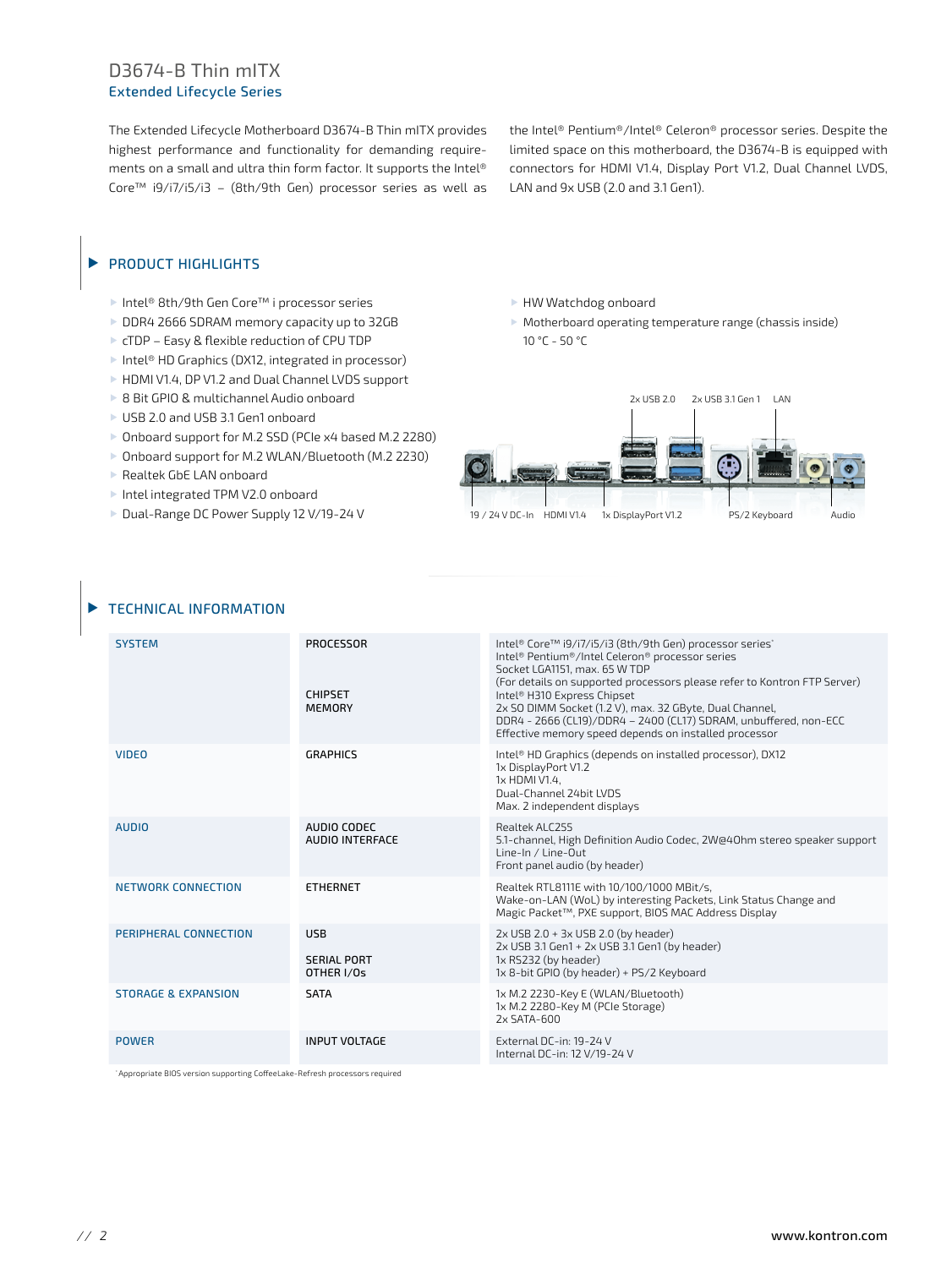#### TECHNICAL INFORMATION

| <b>FIRMWARE</b>                                  | <b>BIOS</b><br><b>WATCHDOG</b><br><b>REAL TIME CLOCK</b><br><b>TPM</b>                                                                                                                                                             | AMI Aptio 5.x (UEFI) BIOS modified and adapted by Fujitsu Technology<br>Solutions; Recovery BIOS, SM-BIOS (DMI), BIOS and CPU Microcode Update,<br>Quick Boot, Logo Boot, Quiet Boot, Plug & Play, Automatic DRAM Configura-<br>tion, BIOS Support for S.M.A.R.T., Advanced Power Management, ACPI S3/S4,<br>Wake on time from S5. Boot support for M.2 SSD (PCIe x4-based M.2, NVME)<br>BIOS integrated HW Diagnostic Tool, Watchdog Support No legacy OS<br>support, no MBR installation<br>BIOS POST-/BIOS BOOT-/OS-HW Watchdog<br>Integrated<br>Intel Integrated TPM V2.0 (Infineon TPM module optional) |
|--------------------------------------------------|------------------------------------------------------------------------------------------------------------------------------------------------------------------------------------------------------------------------------------|--------------------------------------------------------------------------------------------------------------------------------------------------------------------------------------------------------------------------------------------------------------------------------------------------------------------------------------------------------------------------------------------------------------------------------------------------------------------------------------------------------------------------------------------------------------------------------------------------------------|
| <b>SYSTEM CONTROL &amp;</b><br><b>MONITORING</b> | <b>FP HEADER</b><br><b>SECURITY</b>                                                                                                                                                                                                | 1x Front Panel header (Power Button, Reset Button, Power LED, HDD LED)<br>Recovery BIOS, System and BIOS Password, Boot Sequence Control, Serial-/<br>USB- Port Access Protection, Boot Sector Virus Warning, Write Protection for<br>Flash BIOS, EraseDisk (BIOS Feature), Intel integrated TPM V2.0, optional<br>Infineon TPM module (TCG compliant, socket prepared)                                                                                                                                                                                                                                      |
| <b>COOLING</b>                                   | <b>FAN</b>                                                                                                                                                                                                                         | 1x CPU-Fan (4Pin-Header, PWM)<br>1x System-Fan (4Pin-Header, PWM)                                                                                                                                                                                                                                                                                                                                                                                                                                                                                                                                            |
| <b>SOFTWARE</b>                                  | <b>OS SUPPORT</b>                                                                                                                                                                                                                  | MS Windows 10<br>Linux-64<br>Important Note: Legacy OS/MBR installation (DOS, MS Windows 7, )<br>is not supported                                                                                                                                                                                                                                                                                                                                                                                                                                                                                            |
| <b>MECHANICAL</b>                                | DIMENSIONS (L x W)                                                                                                                                                                                                                 | Thin mITX: 6.7" x 6.7" (170 x 170 mm)                                                                                                                                                                                                                                                                                                                                                                                                                                                                                                                                                                        |
| <b>CERTIFICATION</b>                             | <b>EMC &amp; SAFETY</b>                                                                                                                                                                                                            | CE Class B. FCC-B verified<br>Safety Testreport acc. EN 62368-1                                                                                                                                                                                                                                                                                                                                                                                                                                                                                                                                              |
| <b>SPECIAL FEATURES</b>                          | CTDP<br><b>SILENT FAN</b><br><b>SYSTEM GUARD</b><br><b>RECOVERY BIOS</b><br><b>DESK UPDATE</b><br><b>MULTI BOOT</b><br><b>HDD PASSWORD</b><br><b>ALWAYS ON</b><br><b>NEVER OFF</b><br>CSA / UL COMPLIANCE<br><b>FCC COMPLIANCE</b> | Easy and flexible reduction of CPU TDP (BIOS Setup) down to 10W TDP<br>Independent temperature related processor fan and system fan supervision<br>View Silent Fan features<br>Restores a corrupted BIOS<br>Simple driver update with Driver & Utilities DVD<br>Comfortable boot from any boot device<br>Access protection for disk drives<br>Reliable power-on whenever voltage is connected<br>Option to prevent the system from being shut down<br>Upon request: cTÜVus acc. IEC62368-1<br>FCC-B verified                                                                                                 |

### **POWER SUPPLY REQUIREMENTS**

| <b>SOURCE</b>                 | <b>VOLTAGE</b> | MIN. PS LOAD | MAX. VOLTAGE<br><b>TOLERANCE</b> | <b>MOTHERBOARD</b><br><b>CAPACITIVE LOAD</b> | <b>MOTHERBOARD</b><br><b>MAX. CURRENT</b> |
|-------------------------------|----------------|--------------|----------------------------------|----------------------------------------------|-------------------------------------------|
| External connector            | 19-24 V        | 0 A          | + 10%/- 15%                      | $200 \mu F$                                  | max. 10 A<br>max. 130 W**                 |
| Internal (2 pin)<br>connector | 19-24 V        | 0 A          | + 10%/- 15%                      | $200 \mu F$                                  | max. 8A<br>max. 130 W <sup>**</sup>       |
| Internal (4 pin)<br>connector | $+12V$         | 0 A          | ± 5%                             | 1.500 µF                                     | max. 12 A<br>max. 144 W                   |

For onboard components (worst case incl. processor, memory and any attached internal and external devices like M.2 devices, SATA devices, LVDS panels, USB devices.

 $\cdot \cdot$  LVDS backlight (19/24V) not included in 130W limit. See TechNotes document for further details.<br>Possible surge current (CPU Turbo mode) must be considered for system design!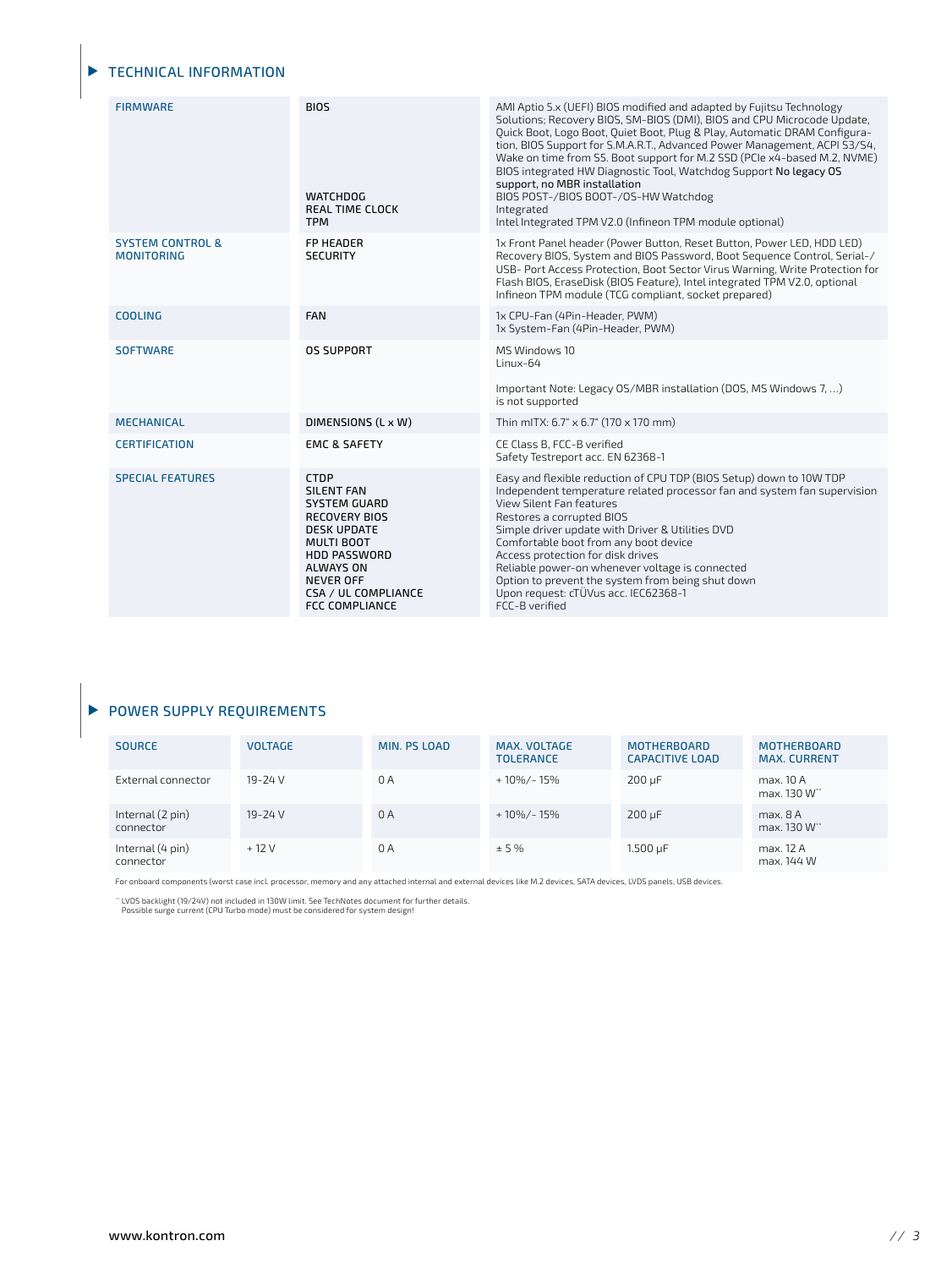#### TECHNICAL INFORMATION

| <b>FEATURES</b>            | Chipset<br>Board Size<br>DP V1.2 / 2nd DP V1.2 / LVDS / HDMI 1.4 / eDP<br>Buzzer / int. Speaker Support (stereo) / 5.1 Multichannel Audio<br>LAN Gbit / 100 Mbit / 10 Mbit / WoL / LAN Boot<br>iAMT 12.0 vPro / Intel Standard Manageability / DASH V1.1<br>SATA / RAID / eSATA-Support / mSATA / M.2 SSD (PCIe)<br>USB 2.0 / USB 3.1 gen1 / USB 3.1 gen2<br>FAN monitored & controlled PSU / CPU / AUX1 / AUX2<br>TEMP monitored CPU / onboard sensors / external sensor                                                                                                                                                                                                                                            | iH310<br>Thin Mini-ITX<br>$+$ / - / + / + / -<br>$- / + / +$<br>$+$ / + / + / + / +<br>$-/-/-$<br>$+$ / - / + / - / +<br>$+$ / + / -<br>$-$ / + / + / -<br>$+$ / + / - |
|----------------------------|----------------------------------------------------------------------------------------------------------------------------------------------------------------------------------------------------------------------------------------------------------------------------------------------------------------------------------------------------------------------------------------------------------------------------------------------------------------------------------------------------------------------------------------------------------------------------------------------------------------------------------------------------------------------------------------------------------------------|------------------------------------------------------------------------------------------------------------------------------------------------------------------------|
| <b>SPECIAL FEATURES</b>    | Silent Fan / System Guard / cTDP<br>Recovery BIOS / Desk Update / Multi Boot<br>HDD Password / EraseDisk* / TPM V2.0<br>Logo Boot Option<br>High Efficiency Core Voltage Regulator Design<br>BIOS POST- / BIOS Boot- / OS- HW Watchdog<br>Operating Mode 24-7 / 8-5 (hrs per day - days per week)<br>Mainboard operating temperature range (chassis inside)**                                                                                                                                                                                                                                                                                                                                                        | $+$ / + / +<br>$+$ / + / +<br>$+$ / + / +<br>$+$<br>$+$<br>$+$ / + / +<br>$+$ / $-$<br>10 °C - 50 °C                                                                   |
| <b>INTERNAL CONNECTORS</b> | SO DIMM Sockets (DDR4-2666)<br>SATA-600 / mSATA / M.2 SSD 2280 (Key-M, PCIe/NVME)<br>M.2 2230 (Key-E, PCIe & USB2.0 for WLAN/Bluetooth)<br>Frontpanel Audio (9-Pin, HD Audio)<br>USB 2.0 channels / USB 3.1 Gen1 channels / USB 3.1 Gen2 / USB Stick<br>Serial (COM1, RS232)/ Parallel Port Connector<br>LVDS / LVDS Backlight / Embedded DisplayPort<br>FAN PSU / CPU (PWM) / AUX1 (PWM) / AUX2<br>Intrusion (Case Open) / GPIO (8Bit) / SMBus (Case Temp.)<br>Internal Stereo Speakers header / DMIC header (digital microphone)<br>Front Panel (Power Switch, Reset Switch, LEDs, Intel 10 pin header)<br>Onboard SATA Drive Power Connector<br>Onboard (internal) DC-In Connector 12 V (4 pin) / 19-24 V (2 pin) | $\mathsf{Z}$<br>$2/-/1$<br>$\mathbf{1}$<br>$3/2/-/ -$<br>$1/-$<br>$1/1/-$<br>0/1/1/0<br>$1/1/-$<br>1/1<br>$\mathbf{1}$<br>$\mathbf{1}$<br>1/1                          |
| <b>EXTERNAL CONNECTORS</b> | DVI-I / DVI-D / DisplayPort V1.2 / HDMI V1.4<br>Audio Mic. In / Line in / Line out (or driver configuration)<br>LAN (RJ-45)<br>PS/2 Mouse / Keyboard<br>USB 2.0 / USB 3.1 Gen1 / USB 3.1 Gen2<br>DC-In connector (external input) 19-24V @ 10A max.                                                                                                                                                                                                                                                                                                                                                                                                                                                                  | $-/-/1/1$<br>$-71/1$<br>$\mathbf{1}$<br>$- / +$<br>2/2/0<br>$\mathbf{1}$                                                                                               |

\*) Planned for factory shipments from 06/2019 \*\*) Forced cooling required, see technical documentation for details



*// 4* www.kontron.com